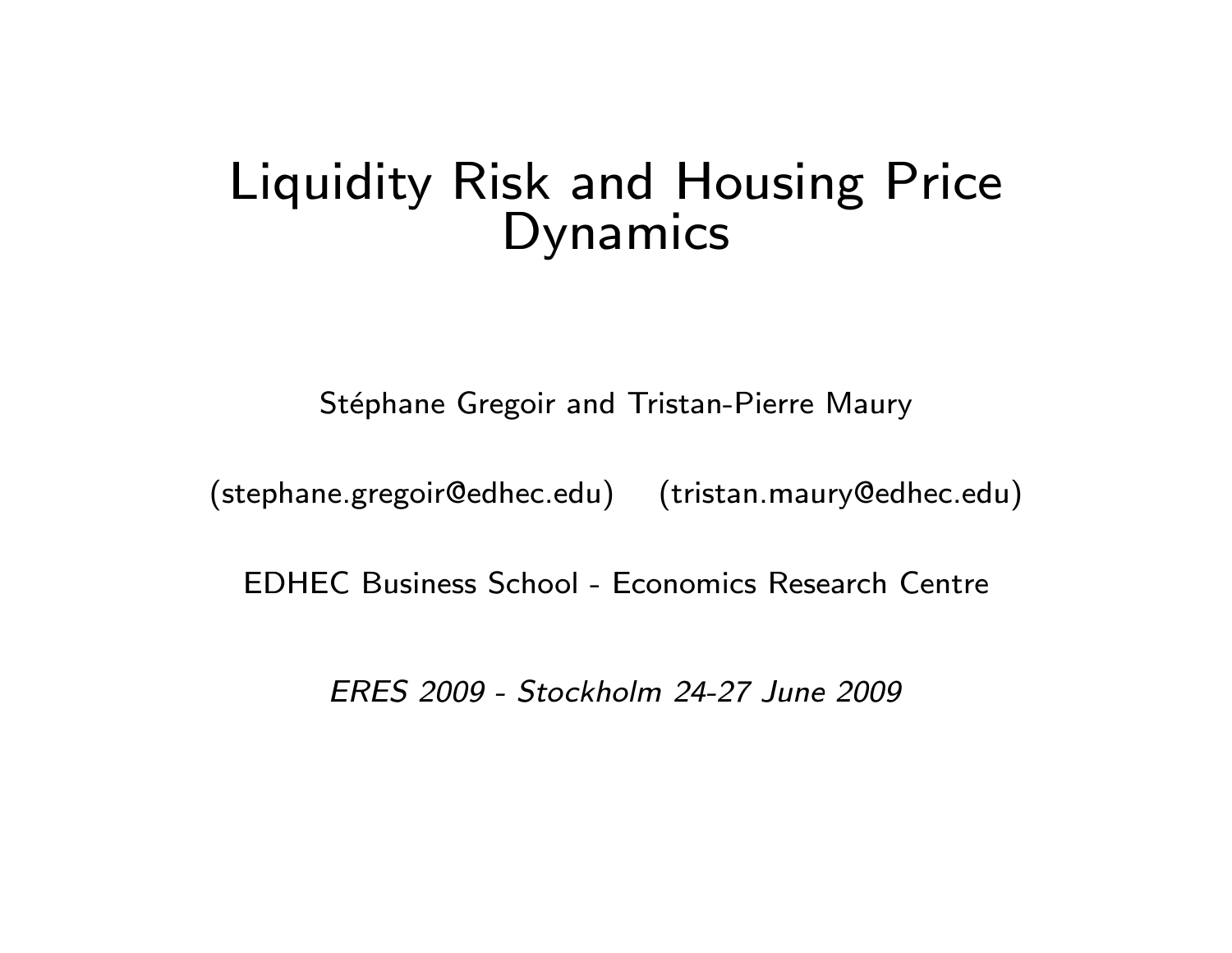# **Objectives**

- Survey of the empirical and theoretical literature on correlation between price and liquidity on real estate markets.
- $\bullet$  Introduction of an additional dimension to capture a mechanism affecting the price dynamics : liquidity risk.
- Empirical illustration of the relevance of this mechanism with a GARCHin mean Panel VAR model with local and global components on Paris Region data.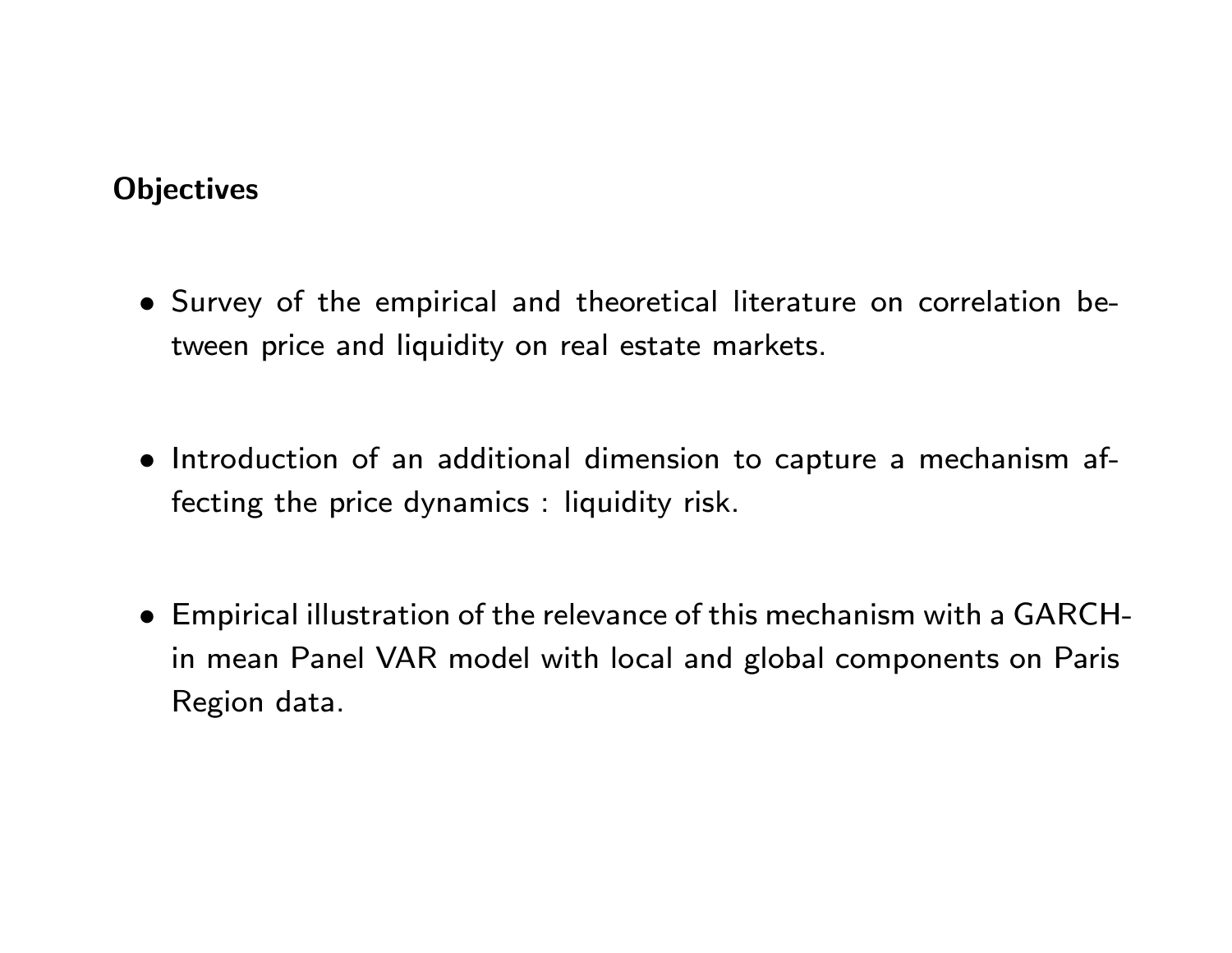# Empirical Regularities

- For both non-residential real estate and housing : strong positive correlation between prices/trading volumes (Stein, 1995, Genesove & Mayer, 2001) and negative correlation between prices/time to sell (Anglin et al., 2003)
- Dynamic literature : bivariate (price/volumes) VAR models show a temporal diffusion process of volumes on prices (Clayton et al., 2008)
- This pattern appears to be inconsistent with theories on standard financial assets. Housing is not a standard asset (heterogenous, indivisible, generates a service, characterized by incomplete and asymmetric information).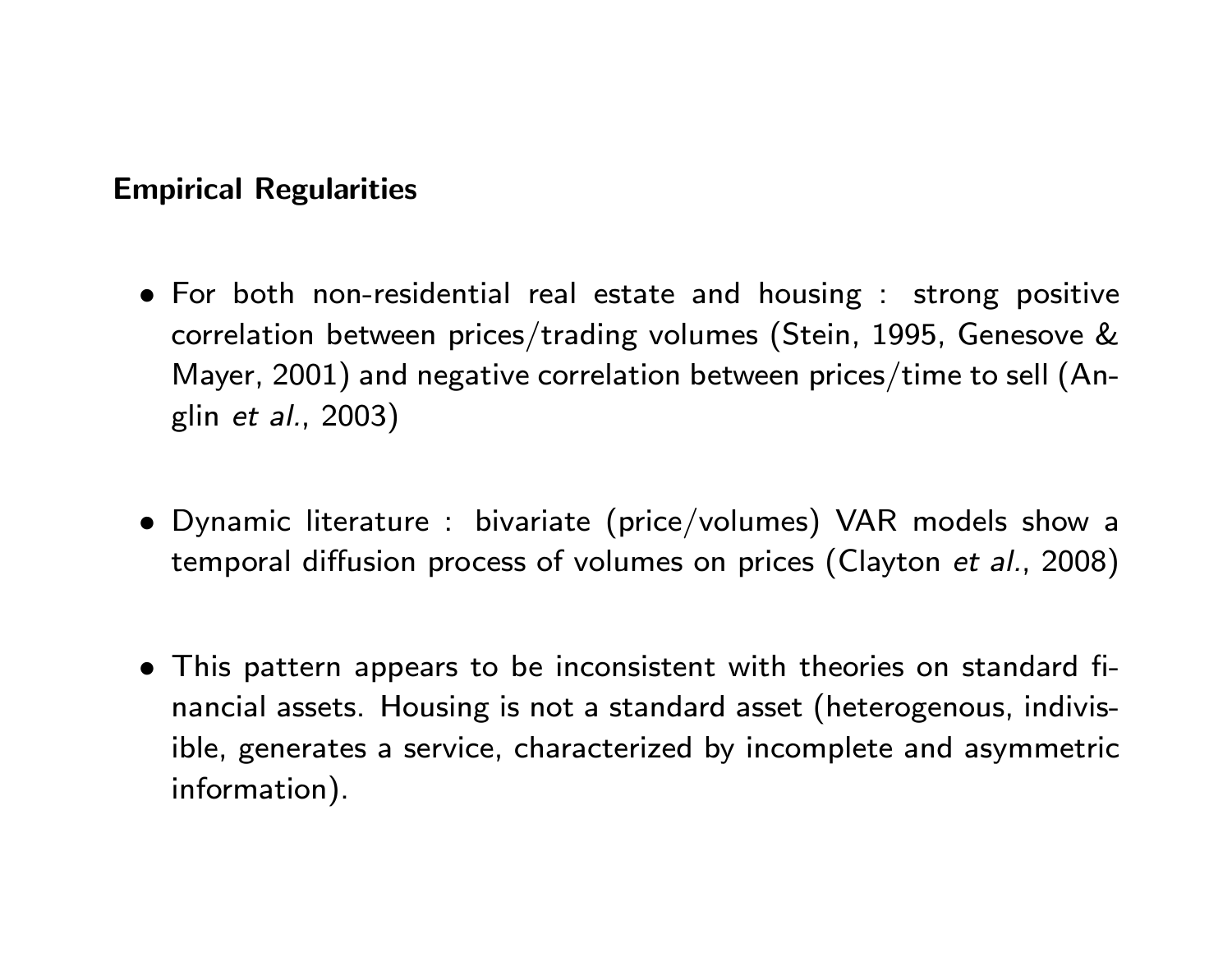# Theoretical Explanations

Buyer's and seller's strategies depend on many factors (rents, user costs of capital, ...) but in particular on market liquidity, i.e. the ability to buy and sell more or less rapidly a dwelling.

 $\bullet$  (i) sunk costs, (ii) delay in setting a match between a buyer and a seller by lack of information, (iii) administrative delays.

Positive correlation between prices and volumes may results from:

 $\bullet$  (i) liquidity constraints (Stein, 1995), (ii) search frictions (Wheaton, 1990, Krainer & Leroy, 2001), *(iii)* loss aversion (Genesove & Mayer, 2001).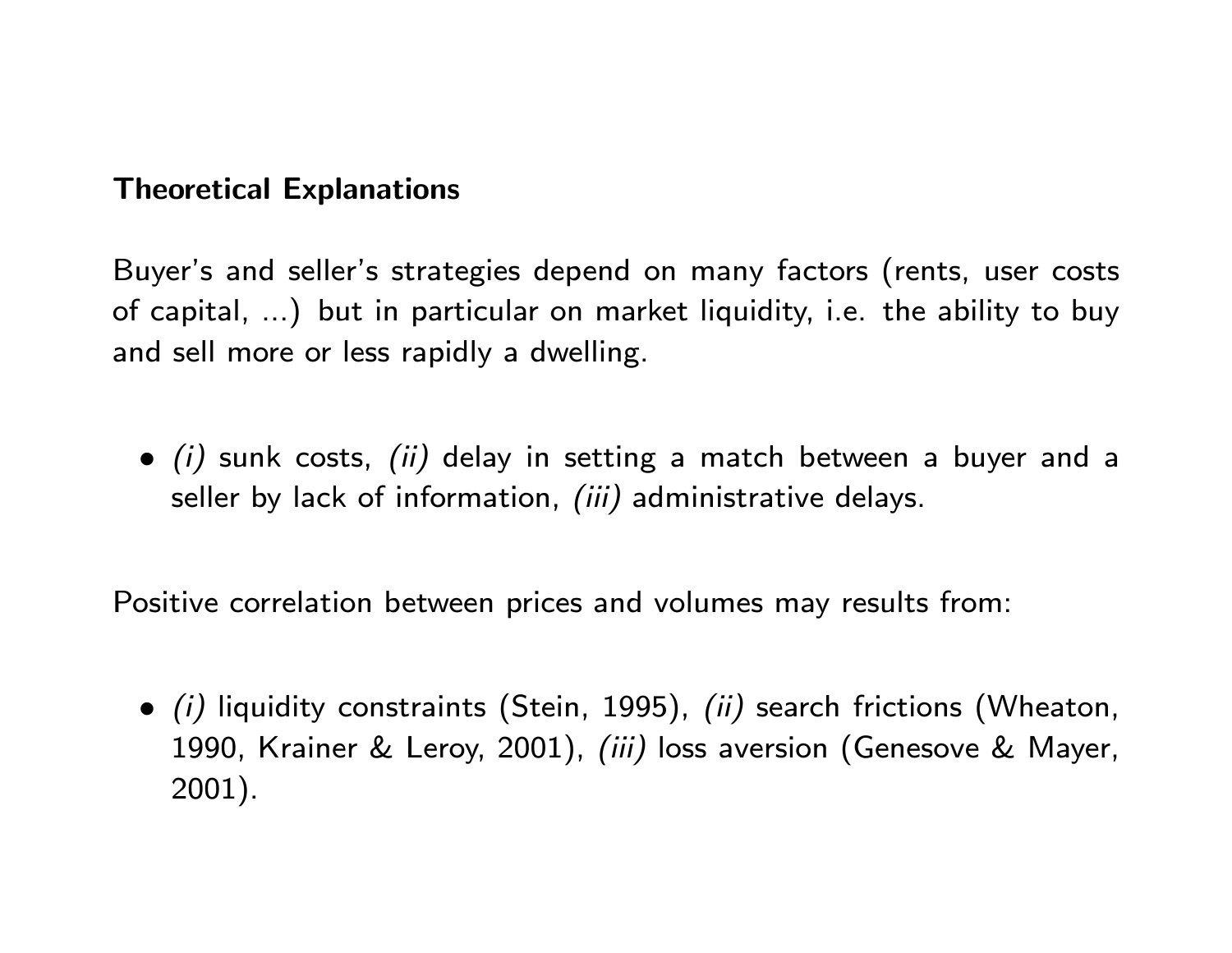# A New Mechanism: Liquidity Risk

This literature on liquidity and housing prices relies on various frictions with *deterministic* levels of severity (i.e. liquidity changes over time, but is known or variance is constant) .

Households face uncertainty about liquidity (and price): the volatility of the market conditions affects the probability of a conclusive match between a buyer and a seller and then the expected sale date.

This uncertainty in time to sell/sale date may have drastic consequences for risk adverse sellers who try to reduce delays between the new house purchase date and old house sale date (ex: bridge loans). Intuitively, risk adverse sellers facing higher liquidity uncertainty may post lower prices.

This liquidity risk should be added to the usual price risk.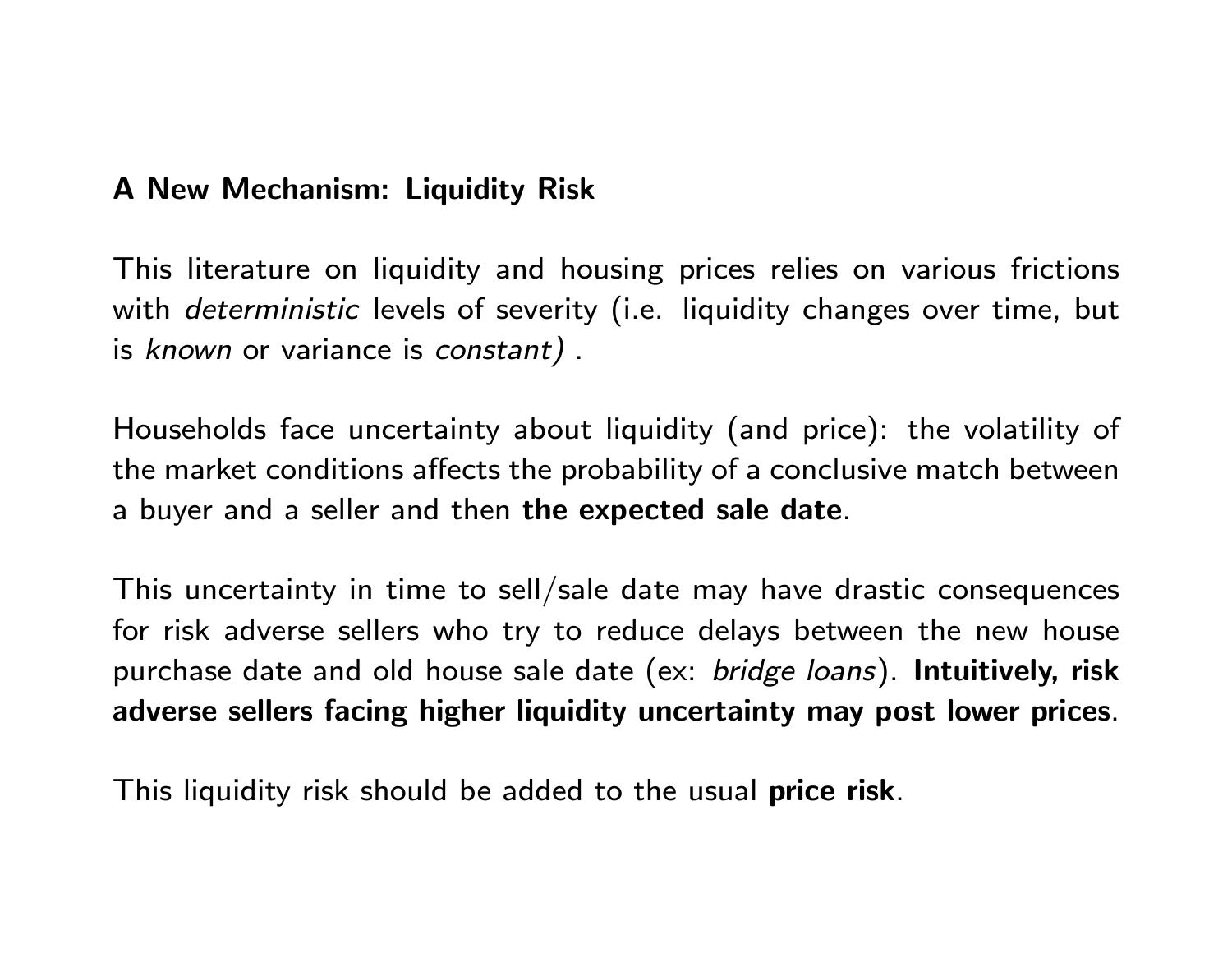#### Liquidity Risk: Theoretical considerations

Let  $\mathcal{V}_{u,t}$  be the value of being a seller who bought a new house at date  $t$ 

$$
\mathcal{V}_{u,t} = \max_{p} \int q(p,\varepsilon) \left[ u(p-p^*) - \kappa + \beta \mathcal{V}_{m,t+1} \right] + (1 - q(p,\varepsilon)) \left[ u(-p^*) - \kappa + \beta \overline{\mathcal{V}}_{u,t+1} \right] dF(\varepsilon)
$$

 $p\colon$  posted price.  $p^* \colon$  purchase price.  $\kappa \colon$  search costs.  $\beta \colon$  discount factor.  $\mathcal{V}_{m,t+1}$ : value of being matched at date  $t+1$ .  $\overline{\mathcal{V}}_{u,t+1}$ : value of staying unmatched.  $u(.)$  utility function.  $F(.)$ : market conditions distribution.

Under some (mild) assumptions : (i)  $u''$  (.)  $\neq$  0 (non-linear preferences), (ii) a match probability  $q(p, \varepsilon)$  such that  $\left[\partial q(p, \varepsilon) / \partial p\right]/q(p, \varepsilon)$  depends on  $\varepsilon$ .

 $\rightarrow p$  will depend on  $F\left(.\right)$ , even if we keep  $\int q\left(.,\varepsilon\right)dF\left( \varepsilon\right)$  (expected sale date) constant. More volatility in  $q(.,\varepsilon)$  distort p decisions.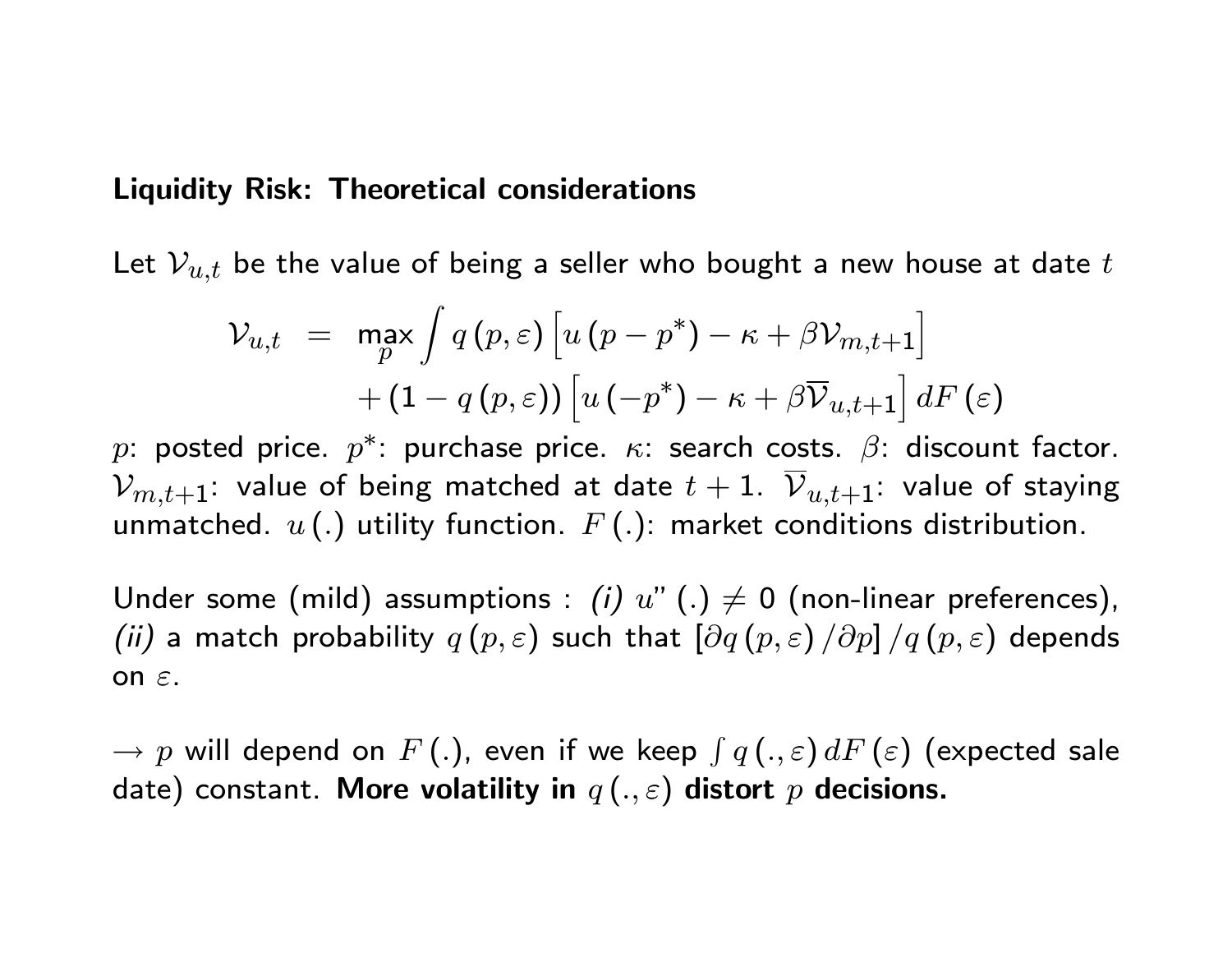#### Data

Data for Paris region : second-hand flat prices and transactions for the 8 adm. units (départements) from 1996 to 2008 (quarterly basis).

We model the  $\mathbf{DGP}$  of endogenous variables  $Y_{i,t}=$  $\left(\bm{\Delta}p_{i,t}, v_{i,t}\right)$  : real growth rate of housing prices and logarithm of sales volumes.  $i$  is the spatial unit.  $t$  is the time period.

Exogenous variables  $X_t$ : constant term, long term real interest rates, number of households, log of real income per household, seasonal dummies.

Sales and Prices are highly correlated (similar to US or UK data). Transaction volumes and growth rates of housing prices display highly spatially correlated patterns : hypothesis of a common trend in price changes and volume sales across spatial units.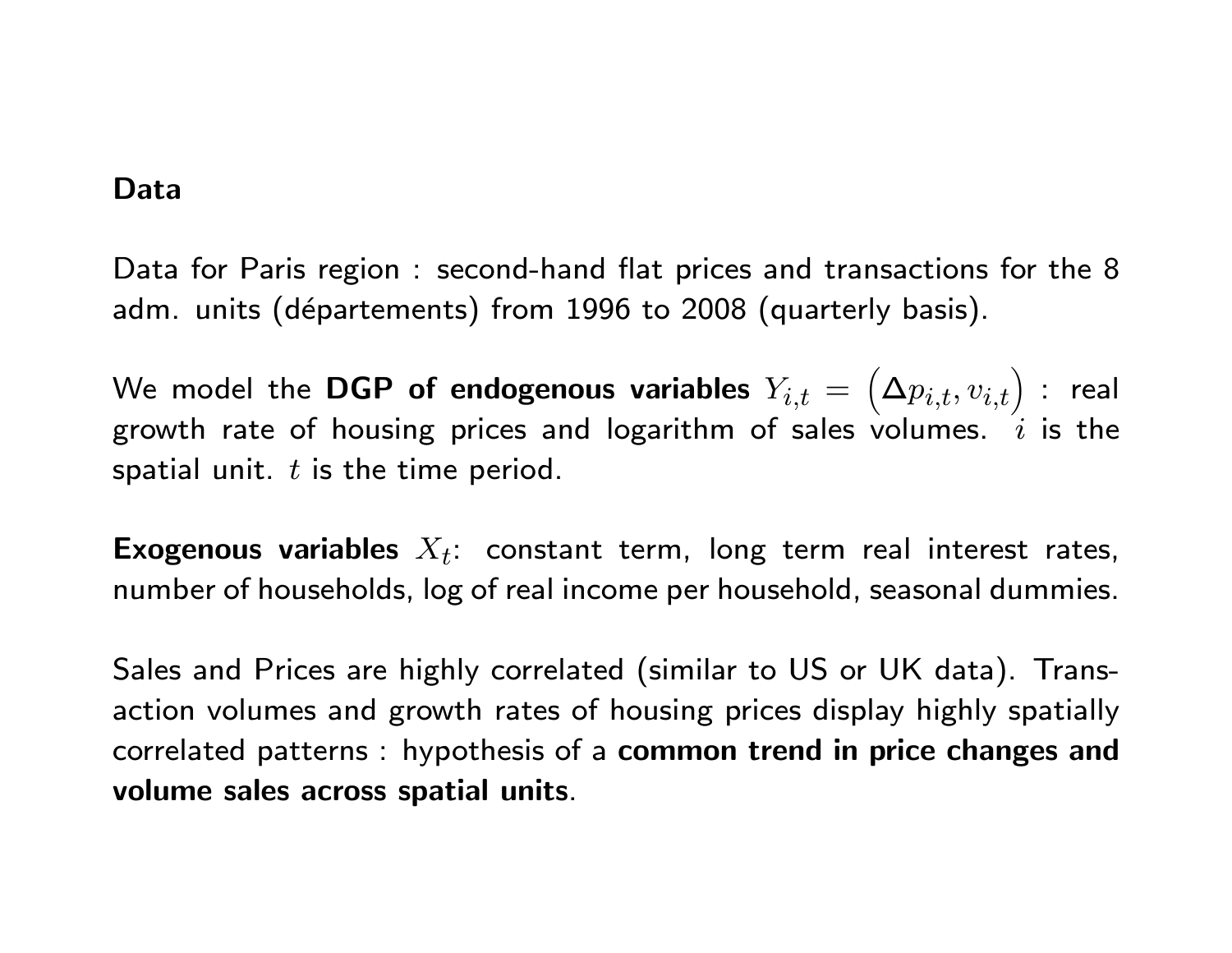

Prices/Sales Volumes Correlation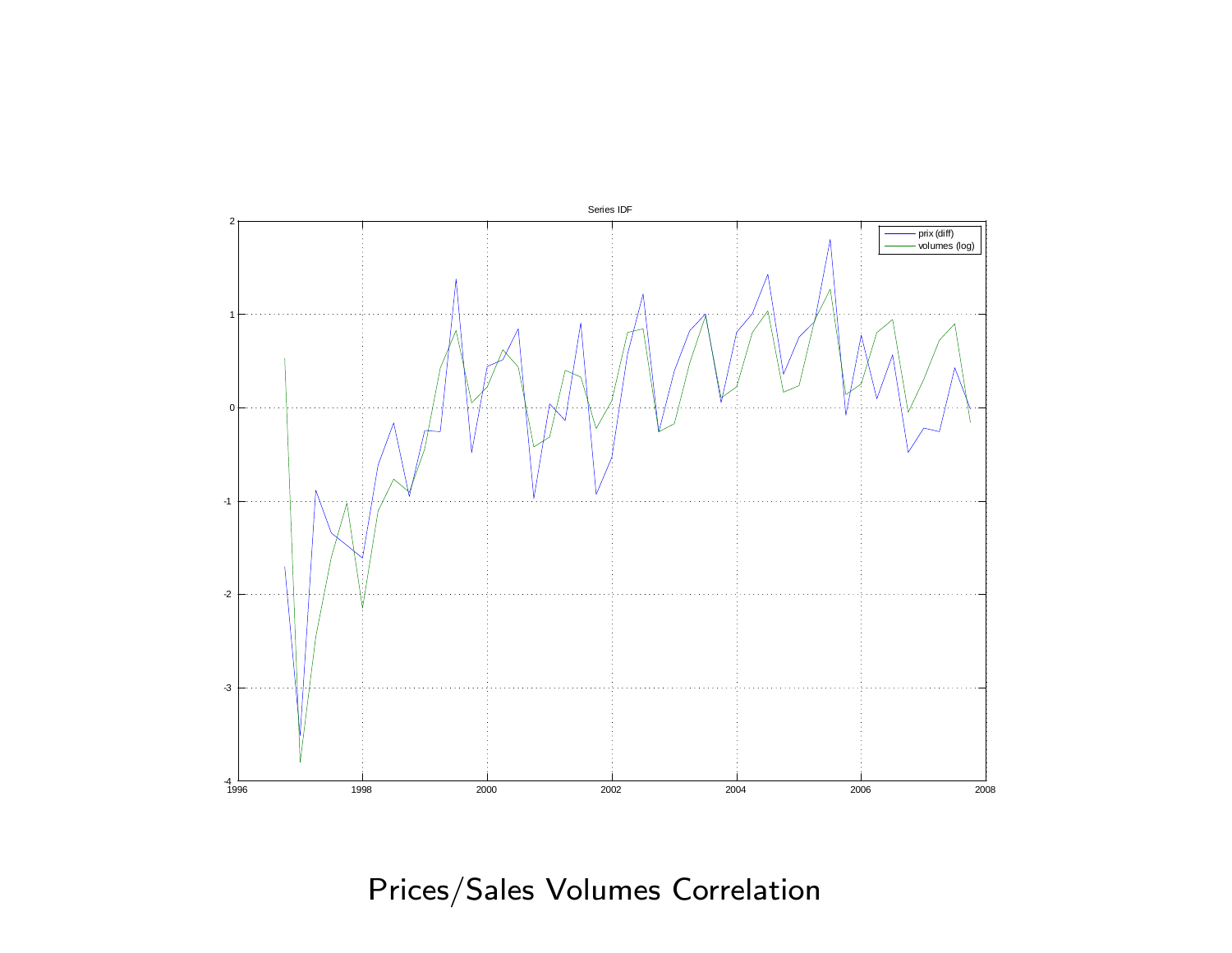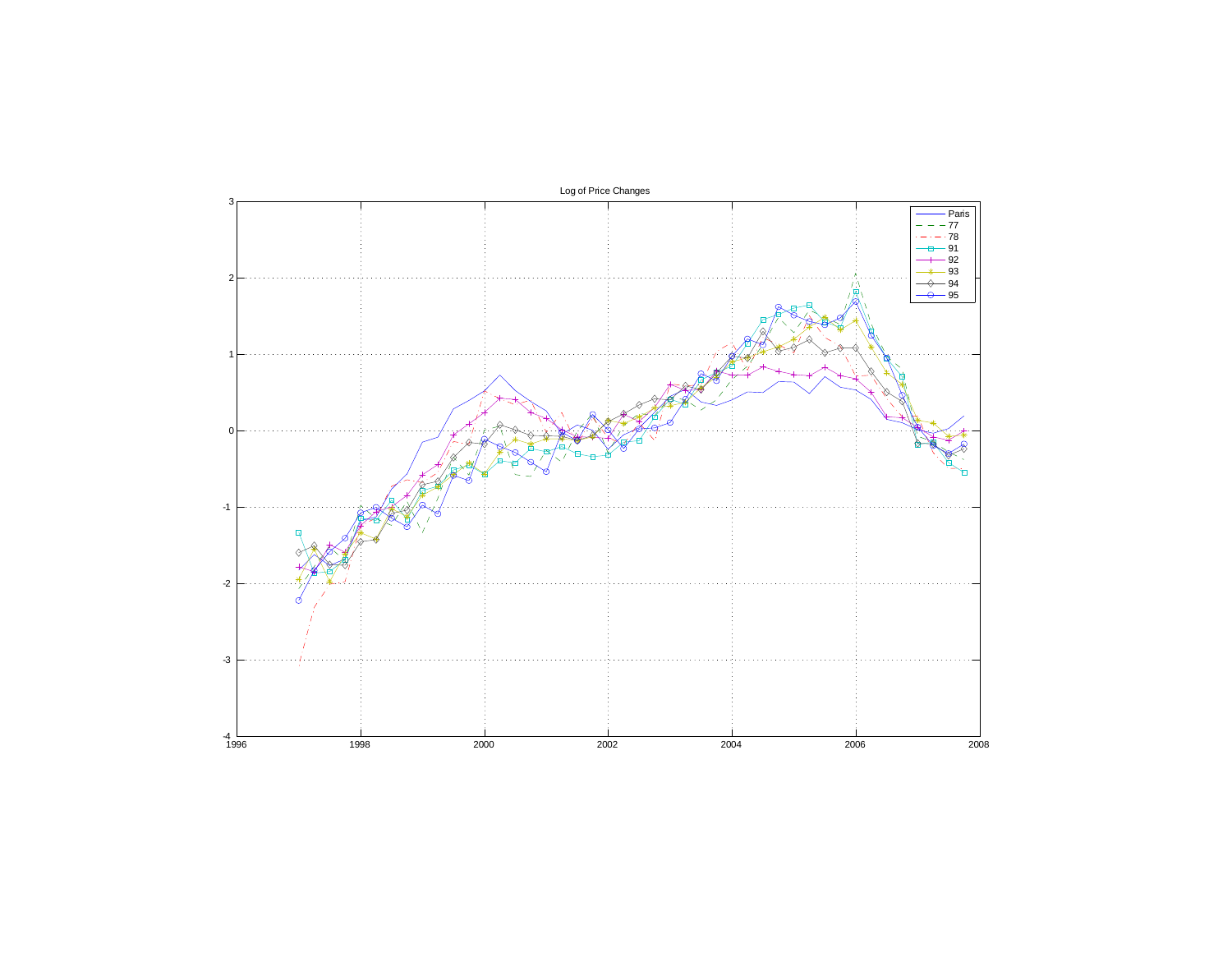Our Approach : Panel  $VAR + GARCH-in-mean$  effects

$$
Y_{i,t} = \underbrace{C_0 + \Phi_1(L) Y_{t-1} + \Phi_2(L) \left[ Y_{i,t-1} - Y_{t-1} \right] + dX_t}_{\text{part I}}
$$
\n
$$
+ \underbrace{\Pi_1 \text{vecdiag} \left( \Sigma_{\eta,t-1} \right) + \Pi_2 \text{vecdiag} \left( \Sigma_{\varepsilon,t-1} \right)}_{\text{part II}} + \eta_t + \varepsilon_{i,t}
$$

<u>Part I:</u> Autoregressive components (global term  $Y_t$  and local term  $Y_{i,t}-Y_t$ ) and exogenous terms  $dX_t.$  Spatial diffusion if  $\Phi_1 \left( L \right) \neq \Phi_2 \left( L \right).$ 

<u>Part II:</u> GARCH-in-mean terms.  $\Sigma_{\eta,t-1}$  and  $\Sigma_{\varepsilon,t-1}$  are the cond. variancecovariance matrices of aggregate  $(\eta)$  and local  $(\varepsilon)$  error terms. We follow BEKK (1990) approach

$$
\Sigma_{\eta,t} = C_1 C_1' + A_1 \eta_{t-1} \eta_{t-1}' A_1' + B_1 \Sigma_{\eta,t-1} B_1'
$$
  

$$
\Sigma_{\varepsilon,t} = C_2 C_2' + A_2 \varepsilon_{t-1} \varepsilon_{t-1}' A_2' + B_2 \Sigma_{\varepsilon,t-1} B_2'
$$

Diagonal terms of  $\Pi_1$  ( $\Pi_2$ ) are global (local) price and liquidity risk.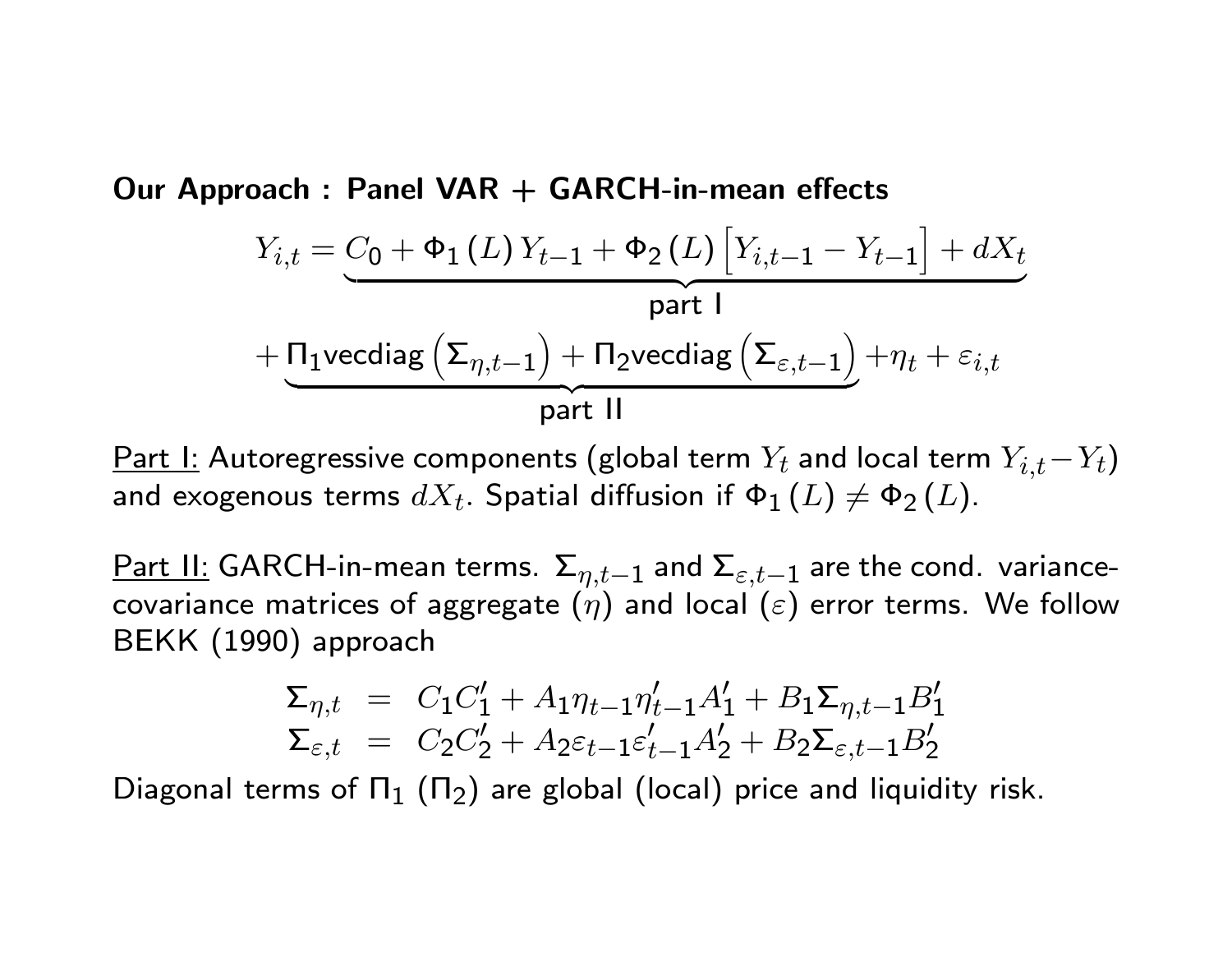### Results: Estimation

Estimation Method: Maximum Likelihood Approach.

Spatial Homogeneity (Paris+close suburbs  $\approx$  outer suburbs): Accepted (Likelihood Ratio).

Spatial Diffusion (relevance of common component): Accepted  $(LR)$ .

GARCH Estimates:

$$
\begin{array}{cccc}\n\widehat{\Pi}_{1}(\Delta p,1) & \widehat{\Pi}_{1}(v,1) & \widehat{\Pi}_{1}(\Delta p,2) & \widehat{\Pi}_{1}(v,2) \\
\underline{-13.99^{*}} & 52.91^{**} & \underline{-0.2265^{**}} & -7.1689^{**} \\
\hline\n\text{Global Price Risk} & \text{Global Liquidity Risk}\n\end{array}
$$

Higher liquidity uncertainty  $\rightarrow$  lower prices and lower volumes.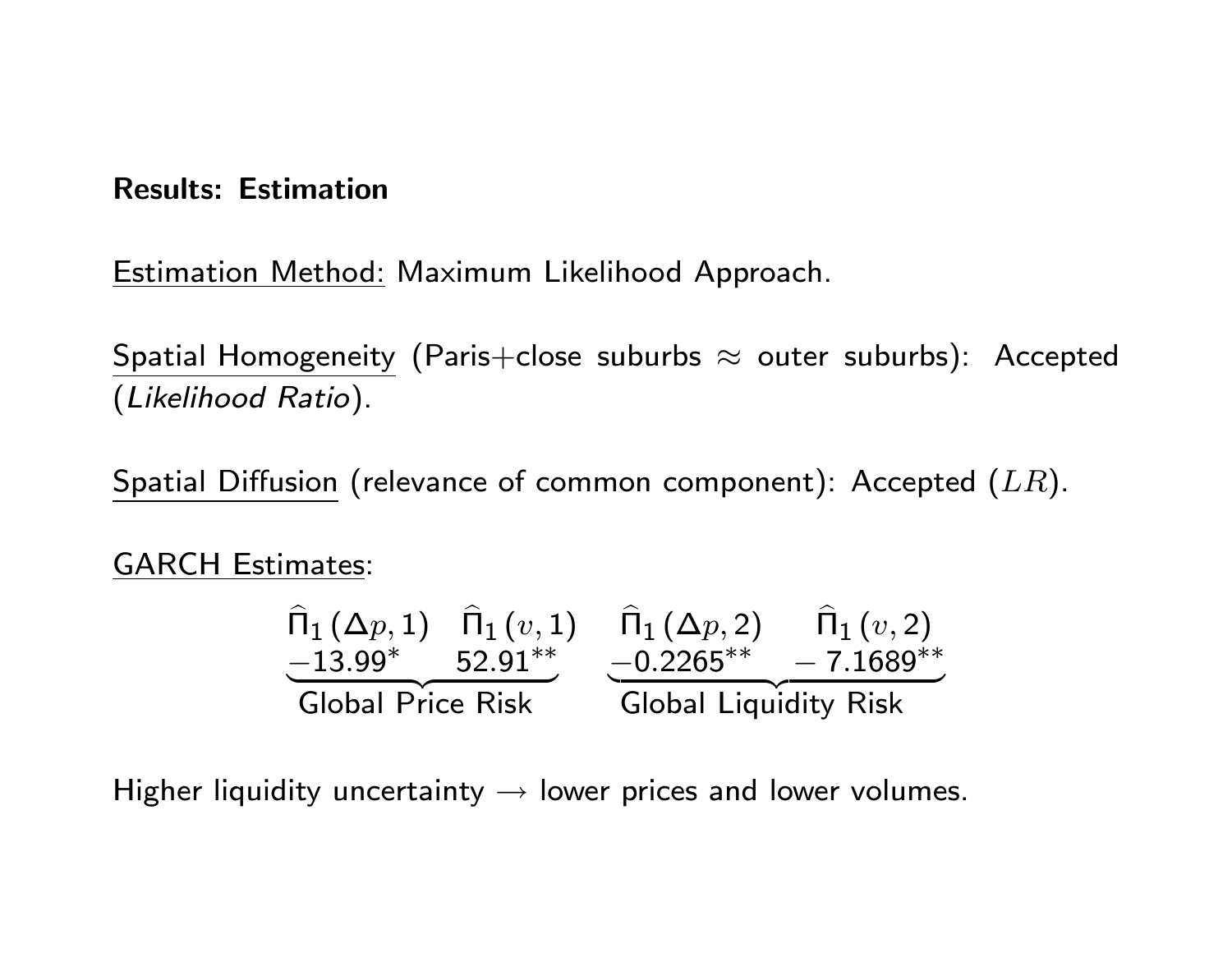# Results: Variance Decomposition (I)

MA representation : both linear ("usual" VAR terms) and non-linear (GARCH-in-mean terms) components. The variance of each dependent variables may be decomposed into four terms:

 $\left(i\right)\eta_1$ : 'usual' (linear VAR structure) part of the variance-covariance related to the *global* shock,

(ii)  $\eta_2$ : part of the vcov. related to the GARCH effects (kurtosis) of the global shock,

(iii)  $\varepsilon_1$ : 'usual' part of the vcov related to the local shock,

(ii)  $\varepsilon_2$ : part of the vcov. related to the GARCH effects of the local shock.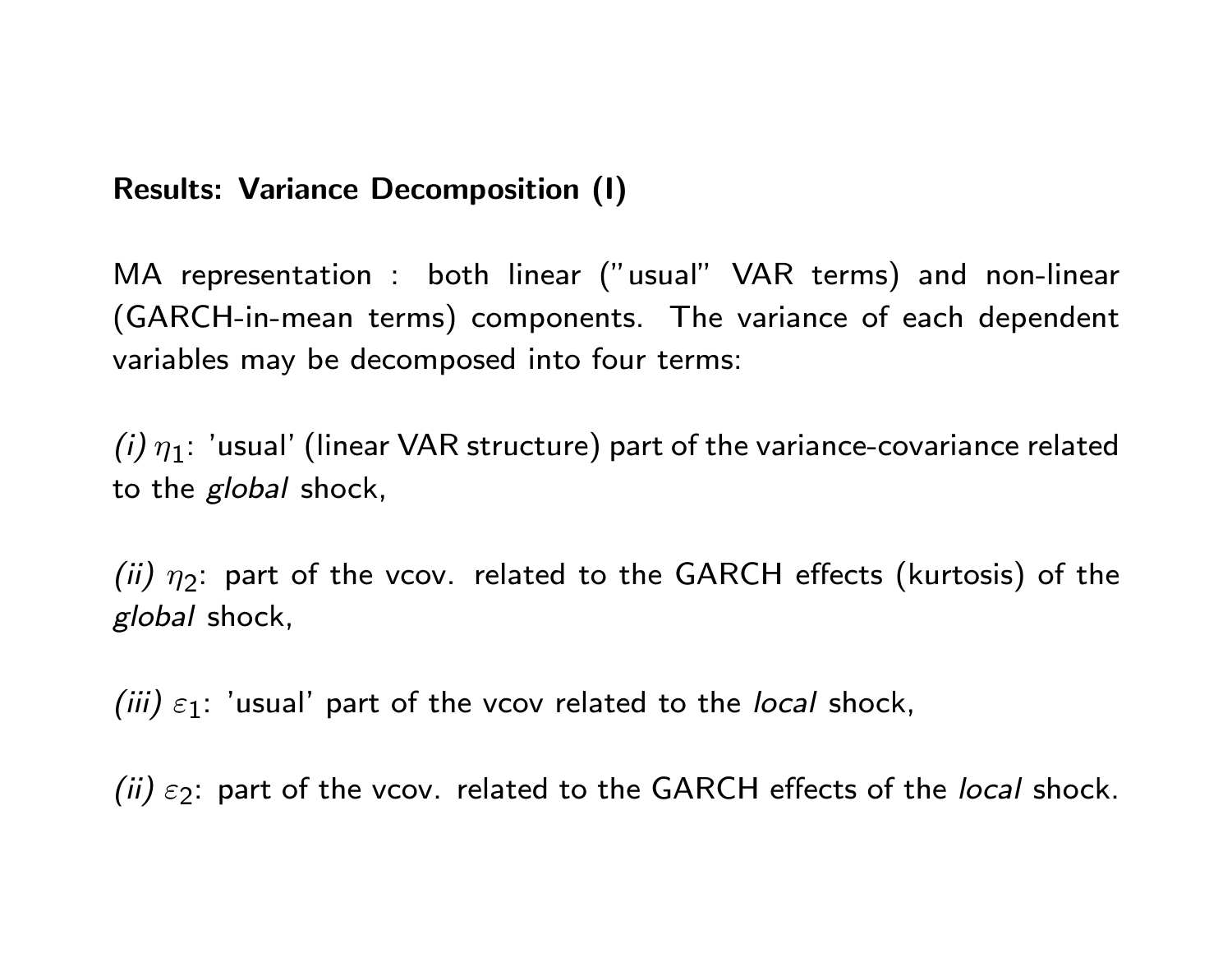# Results: Variance Decomposition (II)

Variance decomposition of prices growth  $(h$  is the forecast horizon in quarters):

|                     |           |           |          | $h = 1$ $h = 2$ $h = 5$ $h = 20$ |
|---------------------|-----------|-----------|----------|----------------------------------|
| $\eta_{1,h}$        | $30.26\%$ | $14.00\%$ | 12.37%   | 11.59%                           |
| $\eta_{2,h}$        | $0\%$     | 56.14%    | 61.86%   | 64.78%                           |
| $\varepsilon_{1,h}$ | 69.24%    | 29.82%    | 25.60%   | 23.32%                           |
| $\varepsilon_{2,h}$ | $0\%$     | $0.04\%$  | $0.17\%$ | 0.31%                            |

- Long term movements in price come from global shocks  $(\eta > \varepsilon)$ .
- Long term movements in price come from non linear GARCH-in means effects  $(\eta_2>\eta_1)$